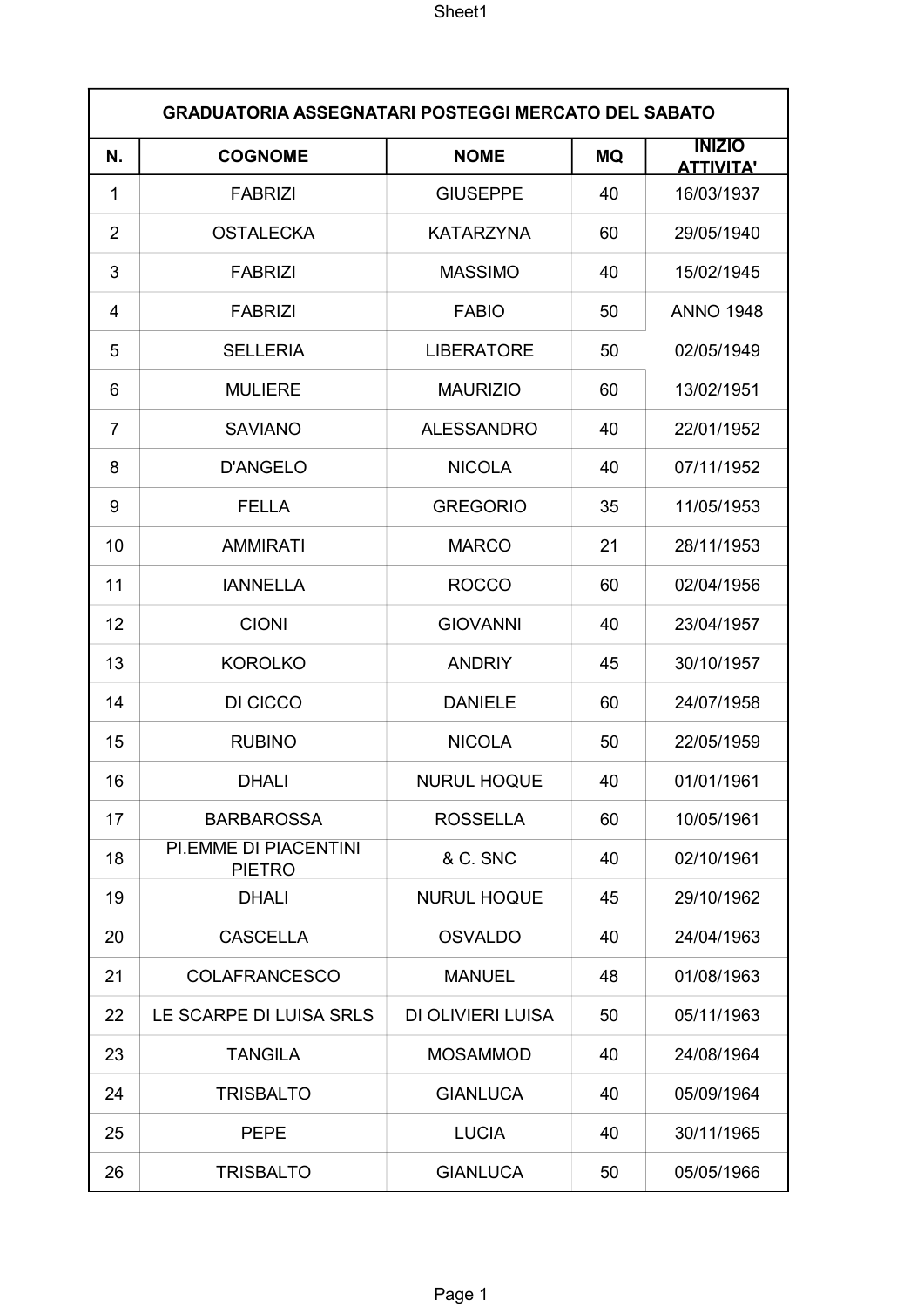| 27 | <b>ARMENTO</b>            | <b>PIETRO</b>                    | 50 | 16/01/1968 |
|----|---------------------------|----------------------------------|----|------------|
| 28 | <b>SUPPA</b>              | <b>PIO</b>                       | 50 | 05/02/1969 |
| 29 | <b>SUPPA</b>              | <b>PIO</b>                       | 40 | 26/05/1970 |
| 30 | <b>PENSA</b>              | <b>FLORENTINA</b>                | 50 | 14/11/1970 |
| 31 | <b>FRANCHITTI</b>         | <b>CATIA</b>                     | 40 | 17/02/1971 |
| 32 | <b>LUCCIOLA</b>           | <b>PAOLO</b>                     | 40 | 25/07/1971 |
| 33 | <b>WANG</b>               | <b>JUN</b>                       | 50 | 31/08/1971 |
| 34 | Geasantex-TUFANO          | <b>GENNARO</b>                   | 43 | 01/04/1972 |
| 35 | <b>BRACAGLIA</b>          | <b>CARLO</b>                     | 60 | 04/12/1972 |
| 36 | <b>FAIZA SRLS</b>         | <b>DI AHMED SULTAN</b>           | 60 | 09/11/1973 |
| 37 | <b>LEONE</b>              | <b>VINCENZO</b>                  | 55 | 15/12/1973 |
| 38 | EL JAZOULI                | <b>MINA</b>                      | 45 | 01/01/1974 |
| 39 | A.B. SRLS                 | DI BAFILE AURELIO                | 60 | 26/04/1974 |
| 40 | <b>DELLA TORRE</b>        | <b>ALVARO</b>                    | 45 | 05/11/1974 |
| 41 | <b>CARDILLO</b>           | <b>JOHN MICHAEL</b>              | 45 | 14/04/1975 |
| 42 | <b>TRISBALTO</b>          | <b>GIANLUCA</b>                  | 50 | 29/07/1975 |
| 43 | <b>F.LLI IOIME SAS DI</b> | <b>IOIME FRANCESCO</b>           | 50 | 05/10/1975 |
| 44 | DI DOMENICO               | <b>MASSIMO</b>                   | 30 | 09/12/1975 |
| 45 | <b>DESIDERI</b>           | <b>FRANCESCO</b>                 | 50 | 29/12/1975 |
| 46 | <b>LA PIETRA</b>          | <b>ANTONIO</b>                   | 45 | 20/03/1976 |
| 47 | <b>FERRANTE</b>           | <b>GIULIANO</b>                  | 45 | 27/03/1976 |
| 48 | <b>FRANZESE</b>           | <b>BIAGIO</b>                    | 45 | 10/04/1976 |
| 49 | GI & GI SRLS              | DI DI COSIMO<br><b>PALMERINO</b> | 40 | 10/05/1976 |
| 50 | <b>COTOFAN</b>            | <b>IOAN</b>                      | 45 | 22/06/1976 |
| 51 | <b>ESPOSITI</b>           | <b>MARIA</b>                     | 60 | 20/07/1976 |
| 52 | <b>VALENTE</b>            | <b>RINO</b>                      | 55 | 30/08/1976 |
| 53 | DI BENEDETTO              | <b>GABRIELE</b>                  | 60 | 21/01/1977 |
| 54 | <b>TESSIN</b>             | <b>F.LLI COCOMELLO</b>           | 50 | 11/07/1977 |
|    |                           |                                  |    |            |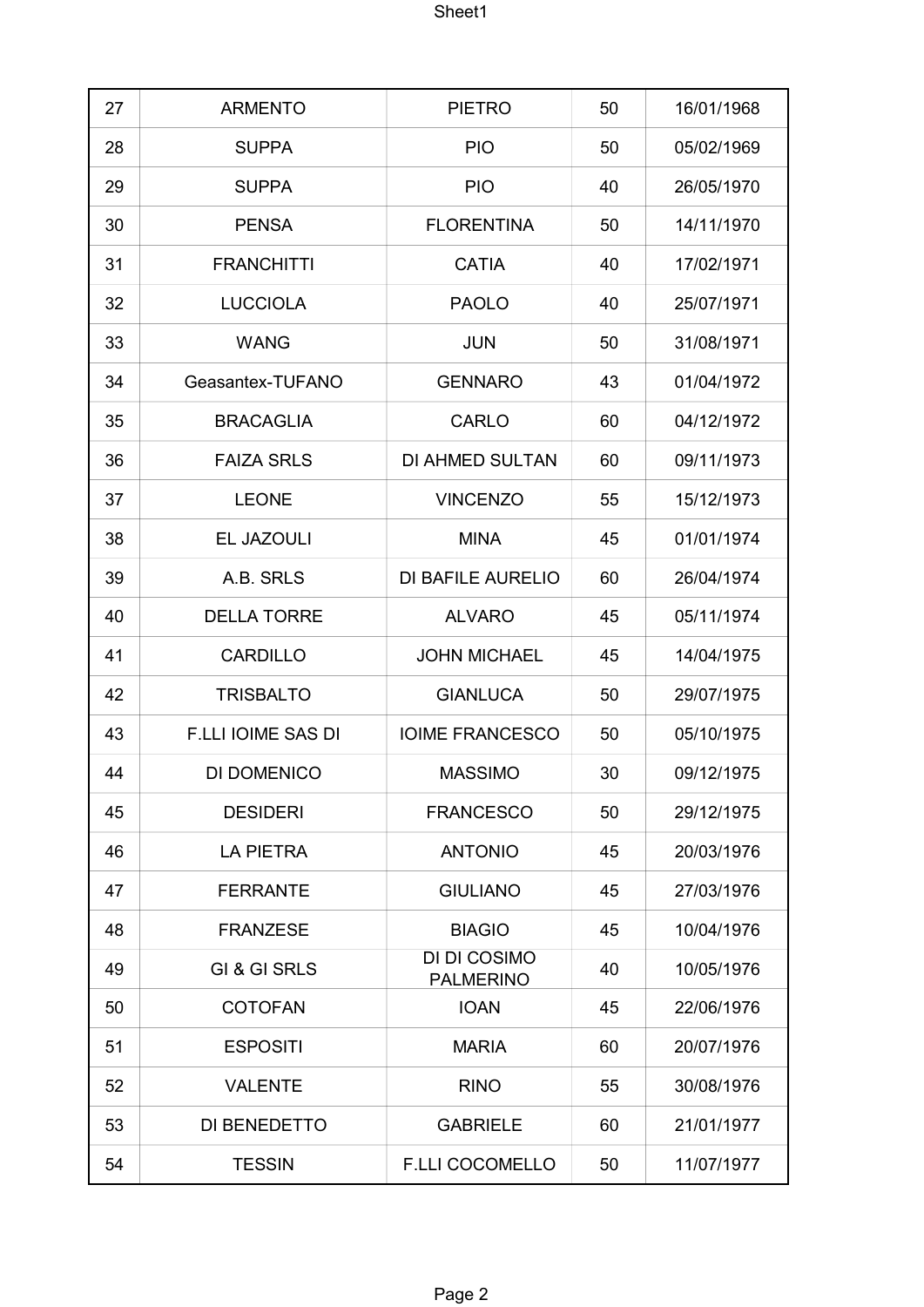| 55 | <b>SUPPA</b>            | <b>PIO</b>                            | 40 | 30/07/1977  |
|----|-------------------------|---------------------------------------|----|-------------|
| 56 | <b>IANNARILLI</b>       | <b>RENATO</b>                         | 40 | LUGLIO 1977 |
| 57 | <b>LAHMAR</b>           | <b>KARIM</b>                          | 45 | AGOSTO 1977 |
| 58 | <b>MANNA</b>            | <b>GIUSEPPE</b>                       | 40 | 09/09/1977  |
| 59 | <b>DELLA VALLE</b>      | <b>ANDREA</b>                         | 40 | 29/09/1977  |
| 60 | <b>MARSELLA</b>         | <b>MARCO</b>                          | 45 | 02/12/1977  |
| 61 | <b>VISCO</b>            | <b>MARIO</b>                          | 51 | 10/12/1977  |
| 62 | <b>CHETOUANI</b>        | <b>HALIMA</b>                         | 45 | 22/12/1977  |
| 63 | <b>LUCCIOLA</b>         | <b>GIORGIO</b>                        | 40 | 28/02/1978  |
| 64 | <b>FERRANTE</b>         | <b>ANTONIO</b>                        | 45 | 03/03/1978  |
| 65 | <b>PETRONE</b>          | <b>MARIA</b>                          | 50 | 10/03/1978  |
| 66 | <b>CONTESTABILE</b>     | <b>GIOCONDO</b>                       | 40 | 26/10/1978  |
| 67 | <b>FABRIZI</b>          | <b>MASSIMO</b>                        | 45 | 26/10/1978  |
| 68 | LE SCARPE DI LUISA SRLS | DI OLIVIERI LUISA                     | 60 | 15/01/1979  |
| 69 | <b>LAURETTI</b>         | <b>ROBERTO</b>                        | 50 | 16/02/1979  |
| 70 | <b>RIVETTI</b>          | <b>NICOLA</b>                         | 30 | 23/04/1979  |
| 71 | <b>VITALE</b>           | <b>ULISSE</b>                         | 55 | 07/08/1979  |
| 72 | <b>ESPOSITI</b>         | PAOLO ANTONIO                         | 45 | 28/08/1979  |
| 73 | <b>RANUCCI</b>          | <b>STEFANO</b>                        | 40 | 11/09/1979  |
| 74 | <b>DE SANCTIS</b>       | <b>LENO</b>                           | 60 | 26/11/1979  |
| 75 | <b>AMMIRATI</b>         | <b>DOMENICO</b>                       | 50 | 20/12/1979  |
| 76 | <b>F.LLI TROIANI</b>    | <b>DI TROIANI</b><br><b>SILVESTRO</b> | 60 | 20/12/1979  |
| 77 | <b>CERASOLI</b>         | <b>MARIO</b>                          | 45 | 17/03/1980  |
| 78 | <b>VISCO</b>            | <b>MARIO</b>                          | 37 | 16/04/1980  |
| 79 | <b>DELLA TORRE</b>      | <b>ALVARO</b>                         | 40 | 02/05/1980  |
| 80 | <b>DELLA TORRE</b>      | <b>EZIO</b>                           | 35 | 15/05/1980  |
| 81 | <b>MOUSTAOUI</b>        | <b>HICHAM</b>                         | 40 | 26/05/1980  |
| 82 | <b>LISCIANI</b>         | <b>LUCIANO</b>                        | 60 | 16/06/1980  |
|    |                         |                                       |    |             |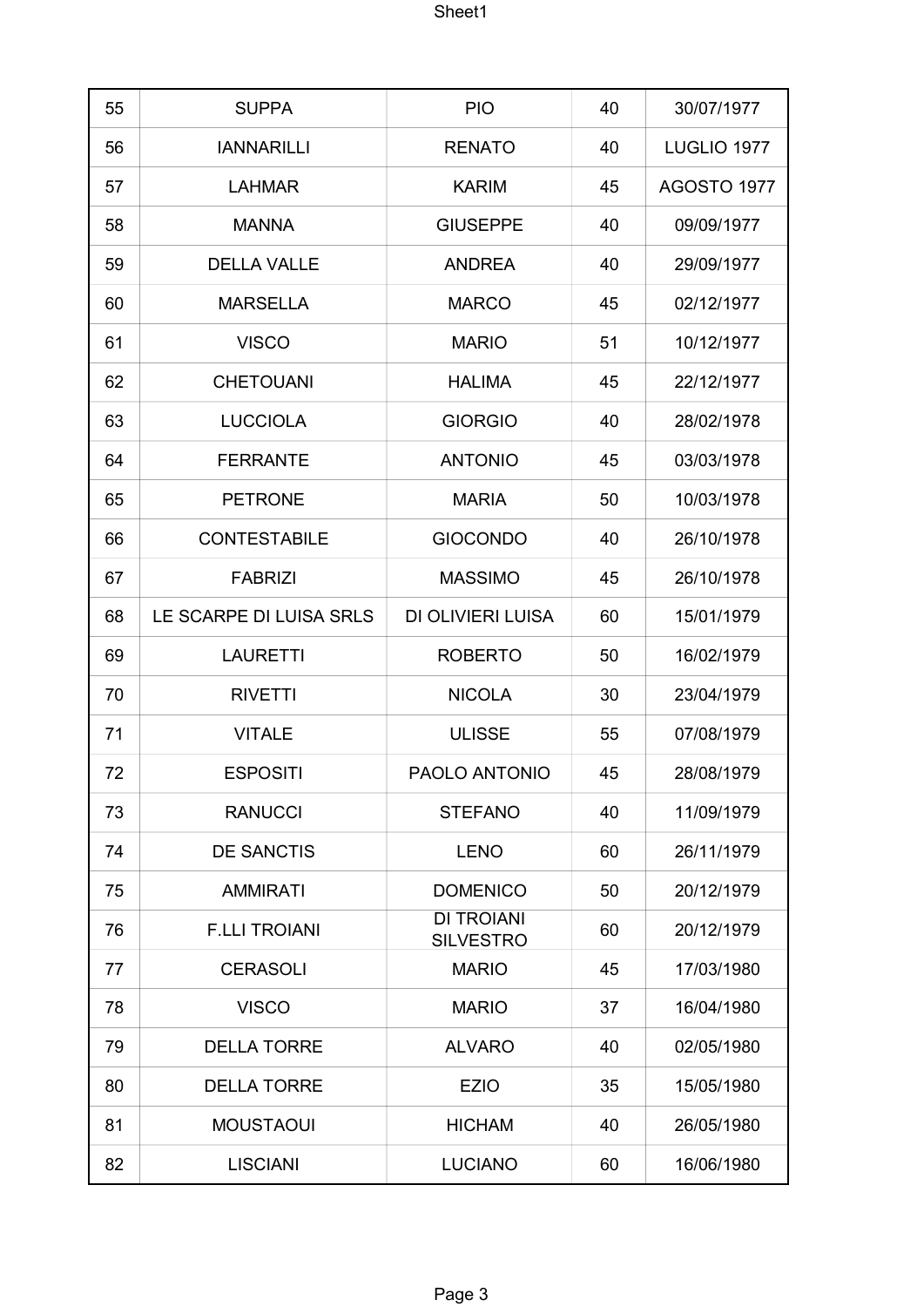| 83  | <b>SPAZIANI</b>                       | <b>GERARDO</b>   | 60 | 01/07/1980              |
|-----|---------------------------------------|------------------|----|-------------------------|
| 84  | IL PIEDONE DI VALENTE<br><b>MARIO</b> |                  | 52 | 05/09/1980              |
| 85  | <b>ERBOSO</b>                         | <b>FRANCESCO</b> | 45 | <b>GENNAIO 1981</b>     |
| 86  | <b>CHIRICO</b>                        | <b>VITTORIO</b>  | 40 | 02/02/1981              |
| 87  | <b>CIPOLLONE</b>                      | <b>VINCENZO</b>  | 45 | 20/07/1981              |
| 88  | <b>TUZI</b>                           | <b>LEANDRO</b>   | 55 | OTTOBRE 1981            |
| 89  | <b>FRACASSI</b>                       | <b>IGINIA</b>    | 50 | 13/04/1982              |
| 90  | <b>PERROTTA</b>                       | <b>DAVIDE</b>    | 40 | 16/11/1983              |
| 91  | <b>NAPOLITANO</b>                     | <b>MICHELE</b>   | 40 | <b>NOVEMBRE</b><br>1983 |
| 92  | DI SOMMA                              | <b>SALVATORE</b> | 50 | 12/01/1984              |
| 93  | <b>ZAFFIRO</b>                        | <b>DANIELE</b>   | 55 | 01/03/1984              |
| 94  | <b>CICCARINO</b>                      | <b>LUIGI</b>     | 40 | 20/04/1984              |
| 95  | <b>GAGLIARDI</b>                      | <b>NICOLA</b>    | 50 | 22/09/1984              |
| 96  | <b>DE SANCTIS</b>                     | <b>LENO</b>      | 50 | 22/10/1984              |
| 97  | <b>IANNELLA</b>                       | <b>ROCCO</b>     | 45 | 24/10/1984              |
| 98  | <b>MASTROIANNI</b>                    | <b>STEFANIA</b>  | 50 | 02/11/1984              |
| 99  | <b>NAPOLITANO</b>                     | <b>MICHELE</b>   | 40 | <b>NOVEMBRE</b><br>1984 |
| 100 | <b>IAFRATE</b>                        | <b>FRANCO</b>    | 45 | 13/12/1984              |
| 101 | <b>SALMOUTI</b>                       | <b>ABDELLAH</b>  | 35 | 21/03/1985              |
| 102 | <b>TERSIGNI</b>                       | <b>FRANCO</b>    | 40 | 24/02/1986              |
| 103 | DI ROCCO                              | <b>LUCIA</b>     | 40 | 12/04/1986              |
| 104 | <b>PARIS</b>                          | <b>FRANCO</b>    | 40 | 12/05/1986              |
| 105 | <b>SACCUCCI</b>                       | <b>WALTER</b>    | 40 | 05/02/1987              |
| 106 | <b>BUONAVOLONTA'</b>                  | <b>PASQUALE</b>  | 40 | 18/03/1987              |
| 107 | <b>EL OUADGHIRI</b>                   | <b>HICHAM</b>    | 30 | 01/03/1988              |
| 108 | <b>TANGILA</b>                        | <b>MOSAMMOD</b>  | 25 | 18/03/1988              |
| 109 | <b>GAGLIARDI</b>                      | <b>NICOLA</b>    | 35 | 14/12/1988              |
| 110 | <b>MAESTRALE</b>                      | <b>MARCO</b>     | 30 | 06/04/1989              |